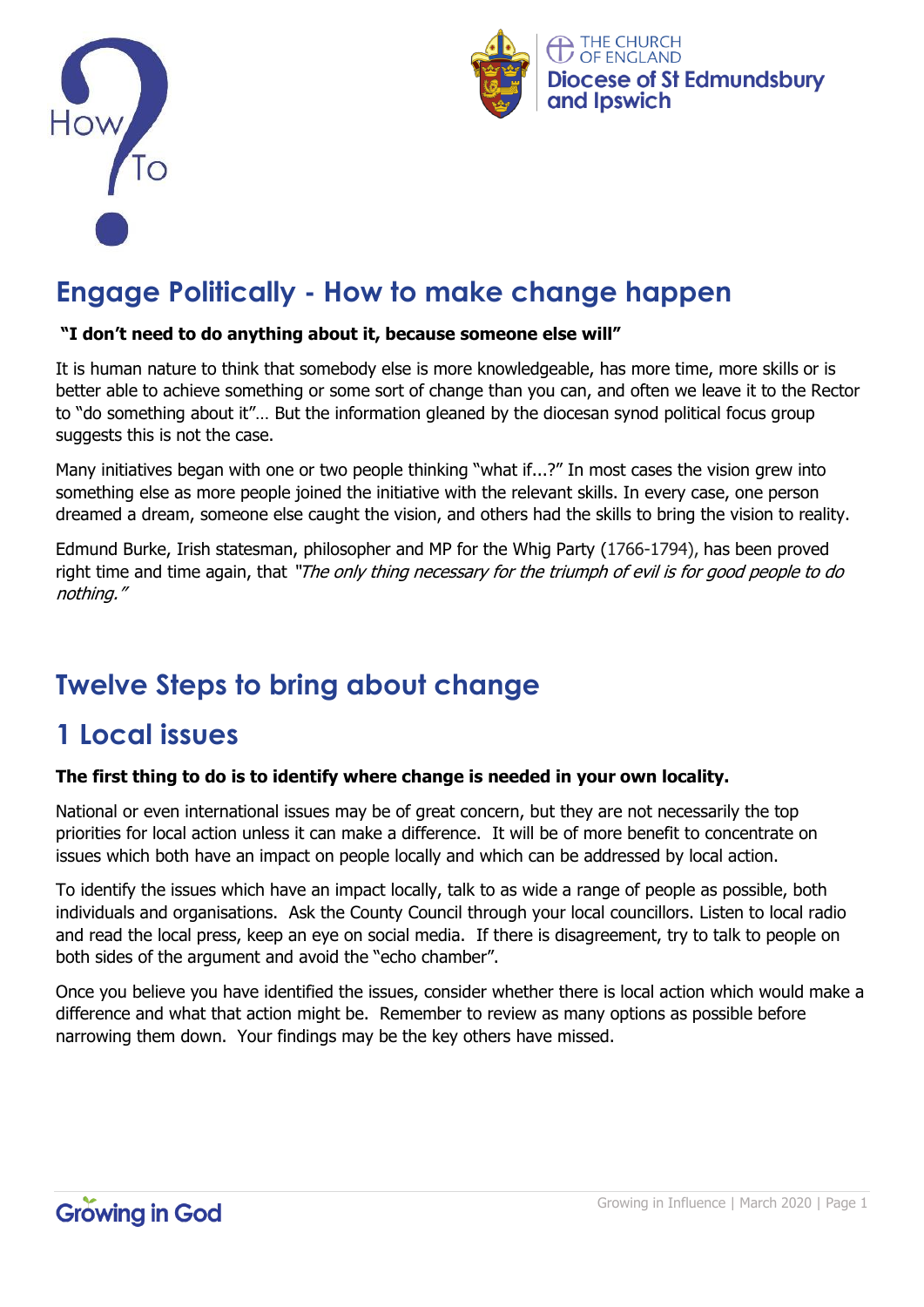# **2 Do some research**

**Don't assume you are the first to notice the issue.** Your concern might have a history, so ask around, review previous press coverage for clues and find out if anyone has tried to tackle it before and if so:

- How did they go about it?
- Did they have any success?
- Can you build on what they did?
- If they were not successful, can you learn from any mistakes they made or blind pathways they encountered?
- Try to talk to someone who was involved, if possible.

If no-one has ever addressed your concern, can you establish why not? What are the barriers which have deterred other people? What are the opportunities which they have missed? You may well uncover information no-one else has found. Engage with the process.

### **3 Build a team**

**A team is much stronger than one person on their own, however committed.** And a team of people from diverse backgrounds with a range of skills is much stronger than a group of like-minded people. Include people for their skills rather than their church alliances, but make sure they share your vision. Play to people's strengths and be ready to delegate.

Expect some disagreement within the team and try to build consensus through discussion and involvement. Food often helps. Be open to constructive criticism and new ideas; don't become too "cosy" and beware of reinforcing each other's' assumptions and prejudices.

If the team is large in number, you may need to consider dividing the work into separate strands with dedicated teams for each in order to keep things manageable.

### **4 Build alliances with others**

**A community of organisations working in unity has greater ability to be heard than one working on its own**: aim to work with others, even those who do not share all your beliefs or whose vision only touches your vision.

- Be aware of what other organisations are doing
- Look for opportunities to collaborate rather than competing.
- Relevant organisations may include Parish, Town, District or County Councils, charities and voluntary organisations, local businesses, local health services, the police and others.
- Be ready to work at relationships with other organisations
- Participate in cross-organisational groups.
- Avoid unnecessary duplication and look for ways to add value to existing work elsewhere.

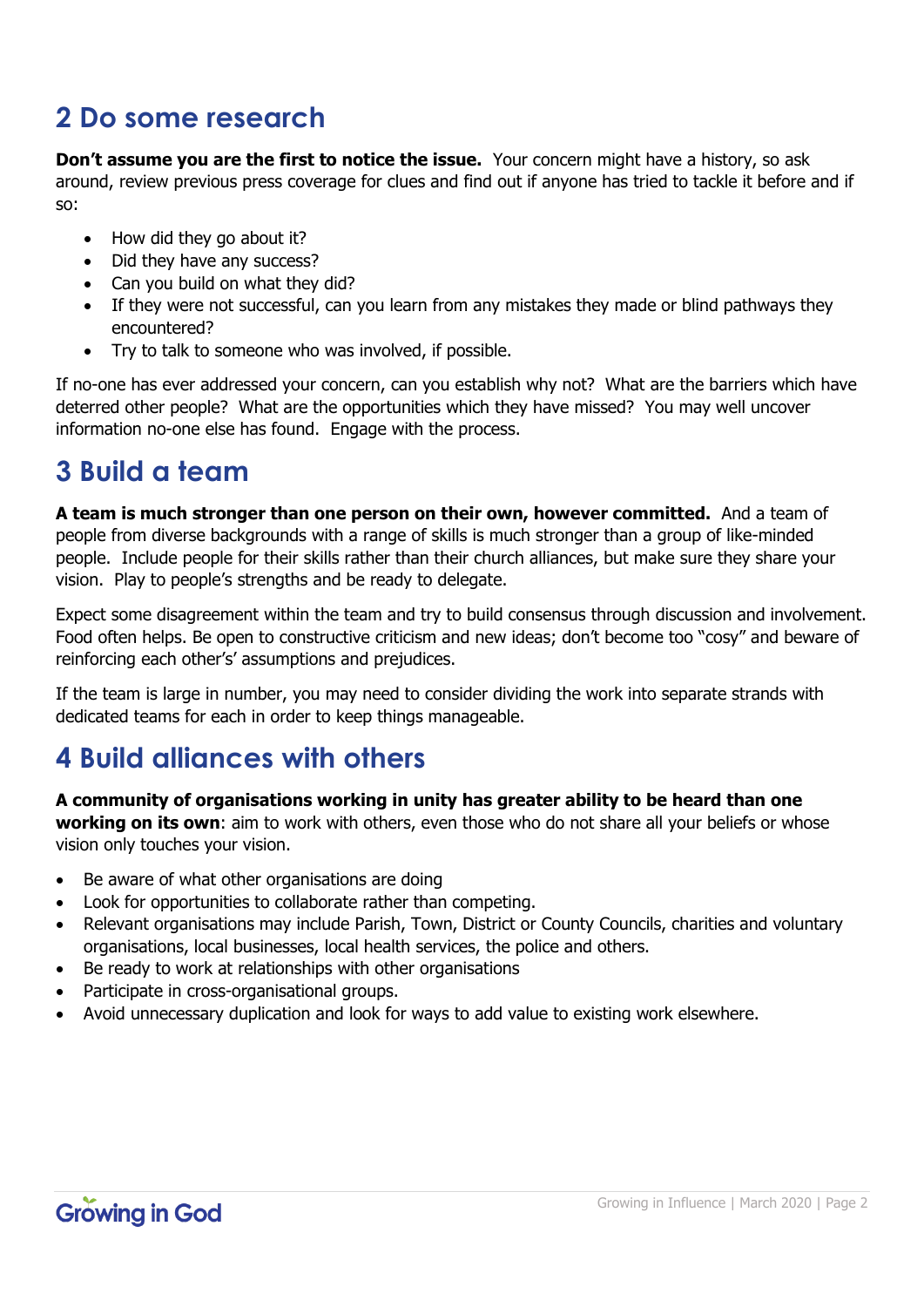# **5 Marshal your arguments**

#### **Ensure there is clarity as to what you are seeking to achieve. Are you:**

- Seeking a change in government policy?
- Looking for additional resources for a project?
- Wanting to highlight a hidden need?
- Opposing potential changes that you feel will have damaging consequences?
- Aiming to develop church led new community or school services?

Is this a specific local benefice matter or a deanery/diocese/national matter? How you seek to maximise influence, publicity and /or support will be very different depending on the answers to the above.

Be clear as to priorities and make sure the aims are shared and supported with relevant church bodies. All involved must understand what is being sought. Clear and concise messaging will not only assist those who are helping with the initiative but will be more effective when trying to influence others. Mixed messaging can easily undermine any influence you have. Identifying the most important aims will help in building alliances and in consultations and negotiations where compromises may need to be made.

Make sure that the necessary consideration and research has been undertaken so you have your arguments ready as to why we are doing this, what it is for, demonstrating the need and the benefits it will have. Anyone who is attending or speaking on behalf of the church/deanery or diocese must be fully briefed on this.

#### **Letter writing campaigns often gain more success than writing emails.**

#### **Ensure the message is clear and consistent at all times**.

#### **6 Keep the vision clear**

**Ensure there is clear leadership.** Who will be the 'go to' person to coordinate the campaign/initiative?

If wider than a benefice, have you got the right people in place at the relevant levels to ensure you maximise influence? If for example this is a deanery initiative, has the deanery appointed someone who is seen as the lead liaison with local politicians and other key people in the area? Have you got someone who would liaise with the local press? These relationships can take time to build.

They can ensure however that you have a recognised representative able to speak on behalf of our churches on such initiatives and they can often create an easier pathway for politicians and the media to seek our views on other matters. It is harder to get a hearing if you are seen as an individual rather than being able to speak for your local churches or the local church if at that level.

# **7 Manage the media**

#### **Be clear at what stage media involvement would be helpful.**

Often discussions to influence matters are not best dealt with via social media. Having face to face discussions with relevant politicians, officers, agencies or businesses, at least in the first instance, is likely to achieve more.

Joint press statements on new initiatives supported by our churches and either local government or business then highlight what has been achieved.

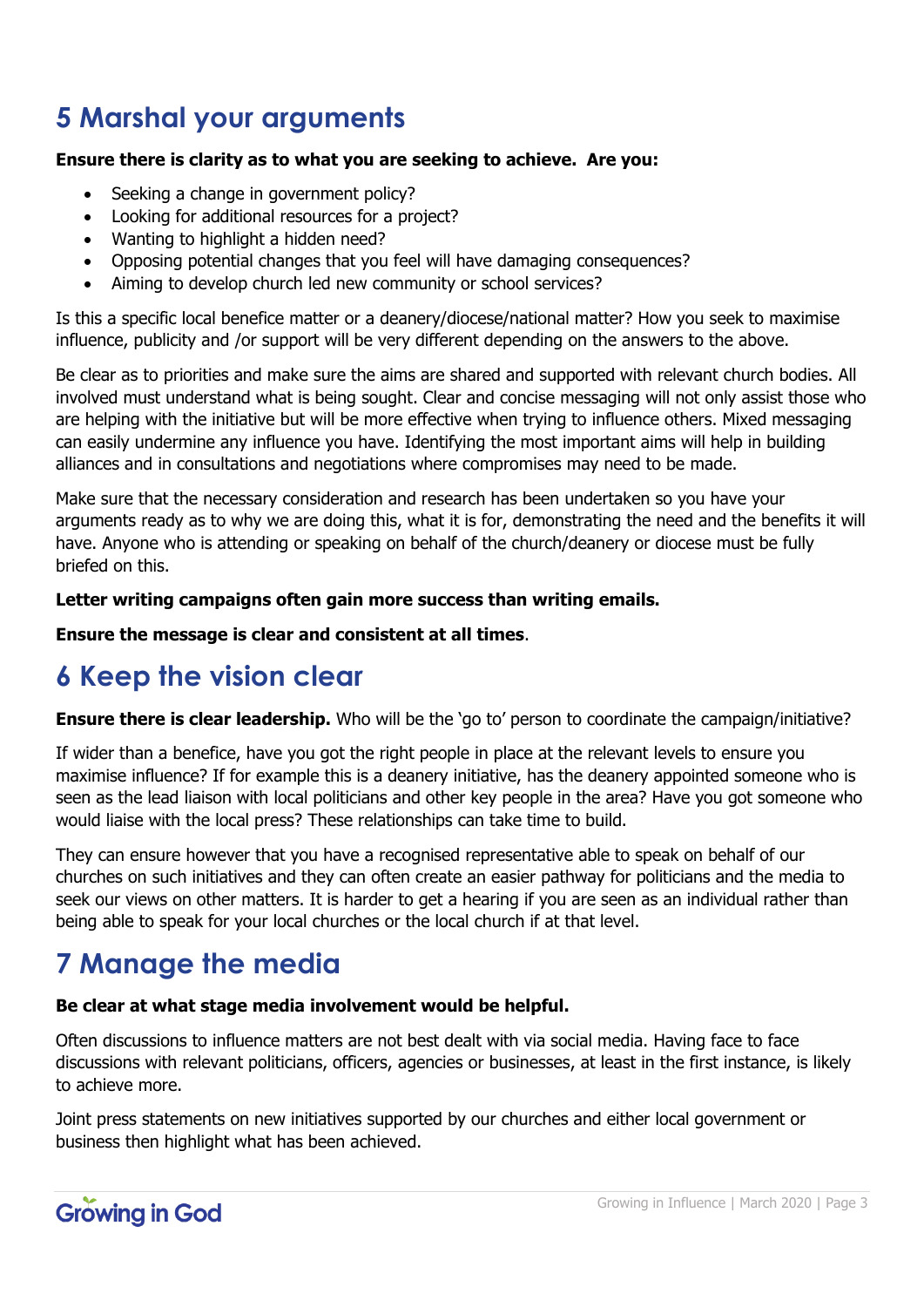If there is a need to bring pressure on local decision makers, then any press campaign needs carefully handling. You are not in charge of how that is reported and what responses are made by others.

- Make sure that you have identified who is responsible for communications with the media for the campaign. They should authorise or send out any press release and liaise with whoever is leading the campaign as to who should undertake any interviews.
- Make sure that your media campaign is considered and agreed prior to any press release including the timescale.
- Make sure you have decided whether this includes a letter writing and/or social media campaign as well as any other activities that will potentially attract support and help influence the local agenda and maximise pressure if required on any forthcoming decisions.
- Unless it is a big and ongoing issue or campaign you are likely to get only a limited opportunity to highlight matters in the press and this might well be limited to the local paper. You therefore need to maximise its effect.
- Many local papers are short of material and therefore there are better opportunities for getting a story in if you write it! A short headline which highlights the issue is key as that is all many people will read. Certainly, ensure all the key points are briefly made in the first few sentences. See our How to? on writing a press release for ideas.
- If interviews either on TV, Radio or for the printed media are required, ensure that the spokesperson is someone who knows the core arguments as again it is key the right messages get across. Anyone being interviewed needs to ensure that whatever they are asked, they keep referring to the key arguments that you want to get across.

# **8 Keep everybody informed**

**Having a regular update email/leaflet to those involved is essential particularly if further action is required.** If people know what has successfully been undertaken so far this may encourage them to support further action such as writing letters or forwarding stories via social media.

It is important for those leading the initiative/campaign to review progress and next steps regularly, including whether it has run its course. Diocesan comms team might be able to help

### **9 Get to know the movers and shakers**

**Your local politicians, both local and national MPs survive or fall by their ability to bring about change for the common good.** This is their oxygen, their bread and butter. Talk to them, get them on board as soon as you have a valid argument.

Don't forget the churches' own "politicians": Our General Synod reps might also bring insights on how to bring change about. Understand their agendas and try to work with them.

# **10 Expect opposition**

**Don't expect everyone to share your enthusiasm for change.** People in your local congregations may be your greatest critics.

There is often antipathy towards churches amongst local politicians who see local churches as at worst an irrelevance, and at best as do-gooders with a rose-tinted view of reality. Seek to prove them wrong by your professional arguments.

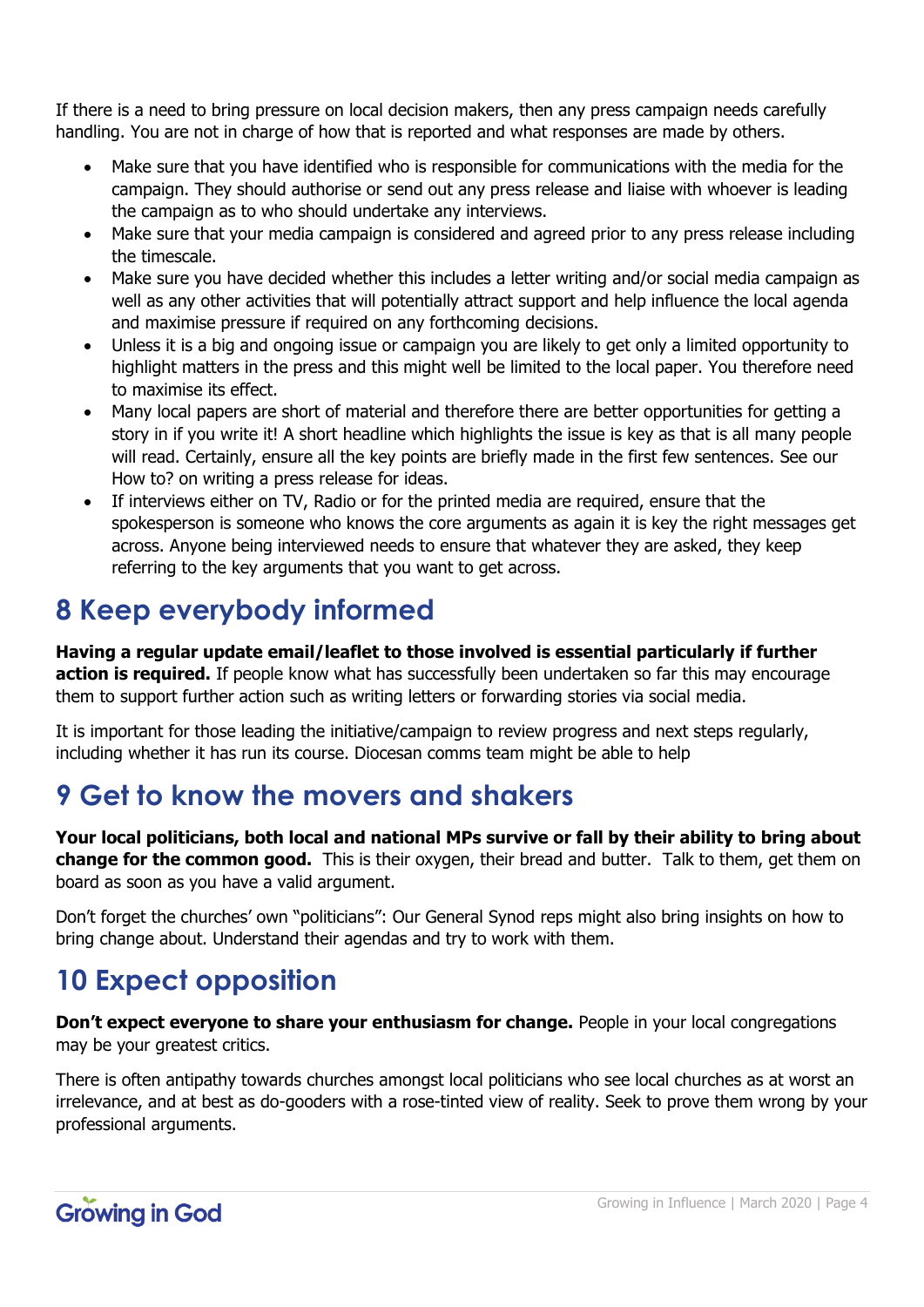# **11 Be realistic**

**Be realistic about time scale and celebrate small victories.** All change takes time. Do not anticipate easy wins or quick outcomes. It might take months or years. Refresh your vision constantly keeping your original vision in sight all the time.

Along the way there will be small achievements, someone offering skills to support your vision, gaining access to people you didn't expect to be able to meet. Tell people about them. This will build local confidence in your vision, and momentum which might bring about the change you hope for. Feed these to those praying for the vision to unfold.

There will also be setbacks. It will not all be plain sailing. Your confidence should be boosted by earlier successes. Reflect on what might have happened, and learn lessons from the experience. But if others in authority whom you trust tell you it is a non-starter, then heed their wisdom, and move on.

### **12 Allow others to take the vision forward**

You may be only seeking to effect change by influencing others, or you might think you can bring this about yourself. You might well find others with more relevant skills than yours need to be trusted to take your vision forward.

Although this might change your role, remember that it is the vision to change which is most important.

Look for things you might have missed, there may be small victories, steps along the way. You may have to wait for other things to happen. Your timing might have to be adjusted. Keep in touch with your vision whatever happens, and never lose heart.

#### **Pray constantly.**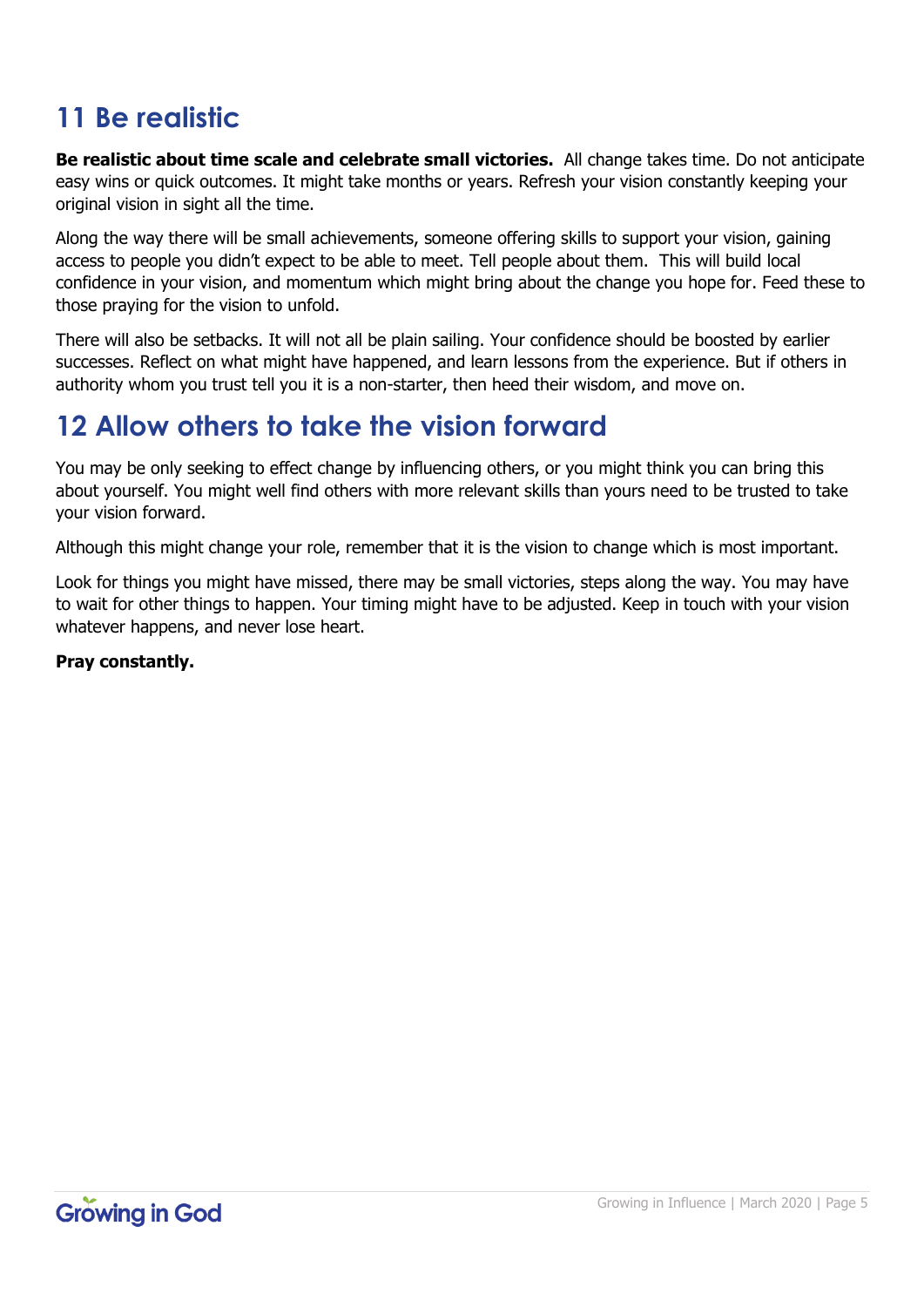### **Have we done it before?**



Addington Scheme: During a bad outbreak of swine fever, the Rector of Charsfield, Richard Addington became aware of farmers in his parish who were struggling to make ends a farming charity that means business meet and suggested to his PCC that they set up a small fund to help tide them over. The need grew, and due to failing health, he

approached the diocesan rural chaplain, to see if she could help. A number of other farmers were contacted, and the Addington Fund was formed. This eventually became part of the Farm Crisis Network and is now administered nationally by the Farm Community Network. www.addingtonfund.org.uk www.fcn.org.uk



VAT on church repairs: In 1996 The organist at Barnham in west Suffolk was annoyed that the church had to pay so much VAT on its repairs, when the building was acting as a vital social hub in the community. He got the PCC to pass a motion which was adopted by Diocesan

synod and sent to General Synod to gain national support. After a debate in 1998 it became Church of England policy and the Government were persuaded to launch the Listed Places of Worship Scheme, which to date has handed back over £350 million to churches nationwide. www.lpwscheme.org.uk



Town pastor schemes: A local initiative of churches working ecumenically and with local councils have started town pastor schemes in many of our towns including Ipswich, Bury St Edmunds, Felixstowe, Haverhill, Lowestoft, Newmarket, Stowmarket, Sudbury, Woodbridge & Leiston. www.townpastors.org.uk

# christians against poverty

Christians Against Poverty: With a small donation and big faith, John Kirkby started Christians Against Poverty in 1996, in his hometown of Bradford. He believed God was calling him to sacrifice his career in finance and use his knowledge of the industry to help the poor. His faith adventure led him to people crippled by debt; parents who couldn't feed their children, families facing eviction and desperate people living in fear and without hope. He used his expertise to negotiate with creditors, set up budgeting systems and offer a lifeline to those trapped in debt. Twenty-four years later it has

become a respected international organisation, with over five hundred trained debt counsellors in the UK alone. www.capuk.org



Christians and climate change: In 1983 the Harris and Batty families through prayer felt God calling them to establish a charity to draw attention to environmental issues. The result was the setting up of the A Rocha Trust set up to fund a study centre in Portugal. Today the Christian charity A Rocha international encourages people around the world to engage with environmental issues, sponsors and supports the "Eco-Church" movement, and is a world leader in climate change research and practical conservation worldwide. [www.arocha.org.](http://www.arocha.org/)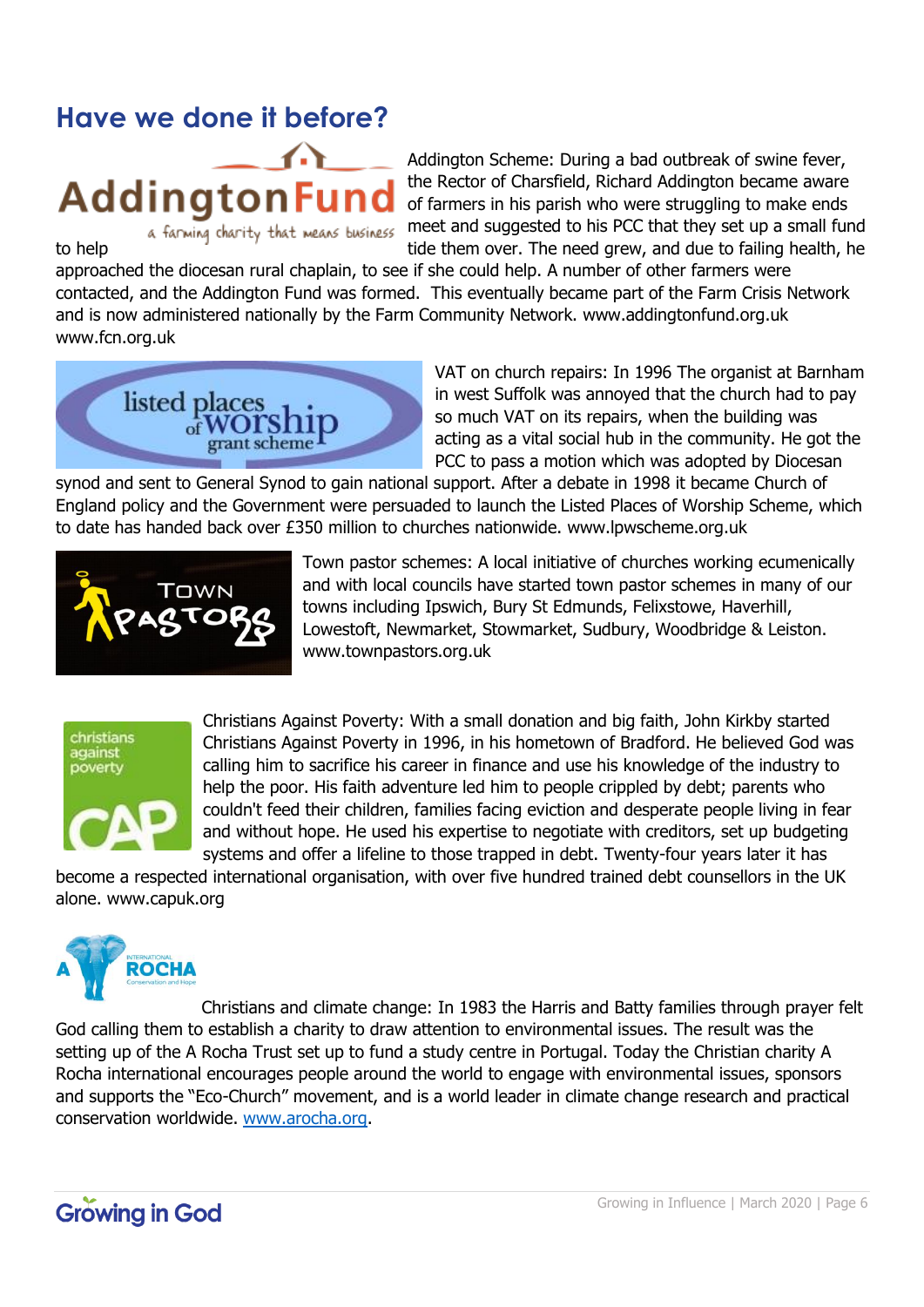

St Nicholas Hospice: In 1982 the Rector of Ingham observed how good hospice care was and felt God calling him to start one in Bury St Edmunds. He had his eye on a building in his parish, but it came clear that somewhere else was needed. A subcommittee of the PCC was formed and brought on board a journalist who ran an article, which was seen by someone with a building they didn't know what to do with. Fund raising took off, grants were found, and in a strange twist, the owner of the first

building he thought of, became the first medical director. Some people who were inspired by Richard have gone on to help develop hospice facilities in Eastern Europe encouraging former communist government to adopt palliative care as part of their health care provision. [www.stnicholashospice.org.uk](http://www.stnicholashospice.org.uk/)



Parish Nursing: in 2001 the Rev Helen Wordsworth, a Baptist minister who had been a health visitor, wrote a master's thesis in which she advocated the development of parish nursing, a system developed by churches in the USA in the

1980's. It gradually gained acceptance as a way of assisting the overstretched NHS, with nursing professionals being employed by local churches. Today many churches employ a parish nurse, including churches in Colneys deanery, and Christ Church Moreton hall in Bury St Edmunds. www.parishnursing.org.uk

### **Other organisations campaigning for political change**

Many churches actively support national and local organisations working for political change. Getting involved with existing groups can be equally as productive.

Look for example at the campaigns organised by:

**The Womens' Institute :** [www.thewi.org.](http://www.thewi.org/)

**The Mothers' Union**: www.mothersunion.org.

**School governors:** many of our parishes have schools, all of them are within school catchment areas, and many people serve school governing bodies as foundation governors. There is often a need for more people to volunteer as governors, who can shape and encourage educational provision in their locality.

**Clothes exchanges:** St Edmunds Felixstowe have started a pushchair Pitstop offering a monthly free baby clothes and kit exchange. The Triangle church in Ipswich have a similar initiative for school uniforms.

**Better Together:** Churches in a town in the east of the diocese offer co-operation with the local council on civic events - "This can be 'run of the mill' but it builds relationships and we are becoming a Local port of call for sympathetic ears and publicising dementia awareness events, education on County Lines etc". Felixstowe churches are working together to encourage "men's sheds" and parish nursing.

**Chaplaincy:** Churches Together in Felixstowe support an ecumenical "BOOST" chaplain at Felixstowe Academy.

**Talitha Koum:** a refuge for women recovering from addictions or other life challenges was set up by a group of committed Christians in the Ipswich area. www.talithakoum.org.uk

**Ipswich Night Shelter:** is an initiative set up by Ipswich churches www.iwns.org.uk